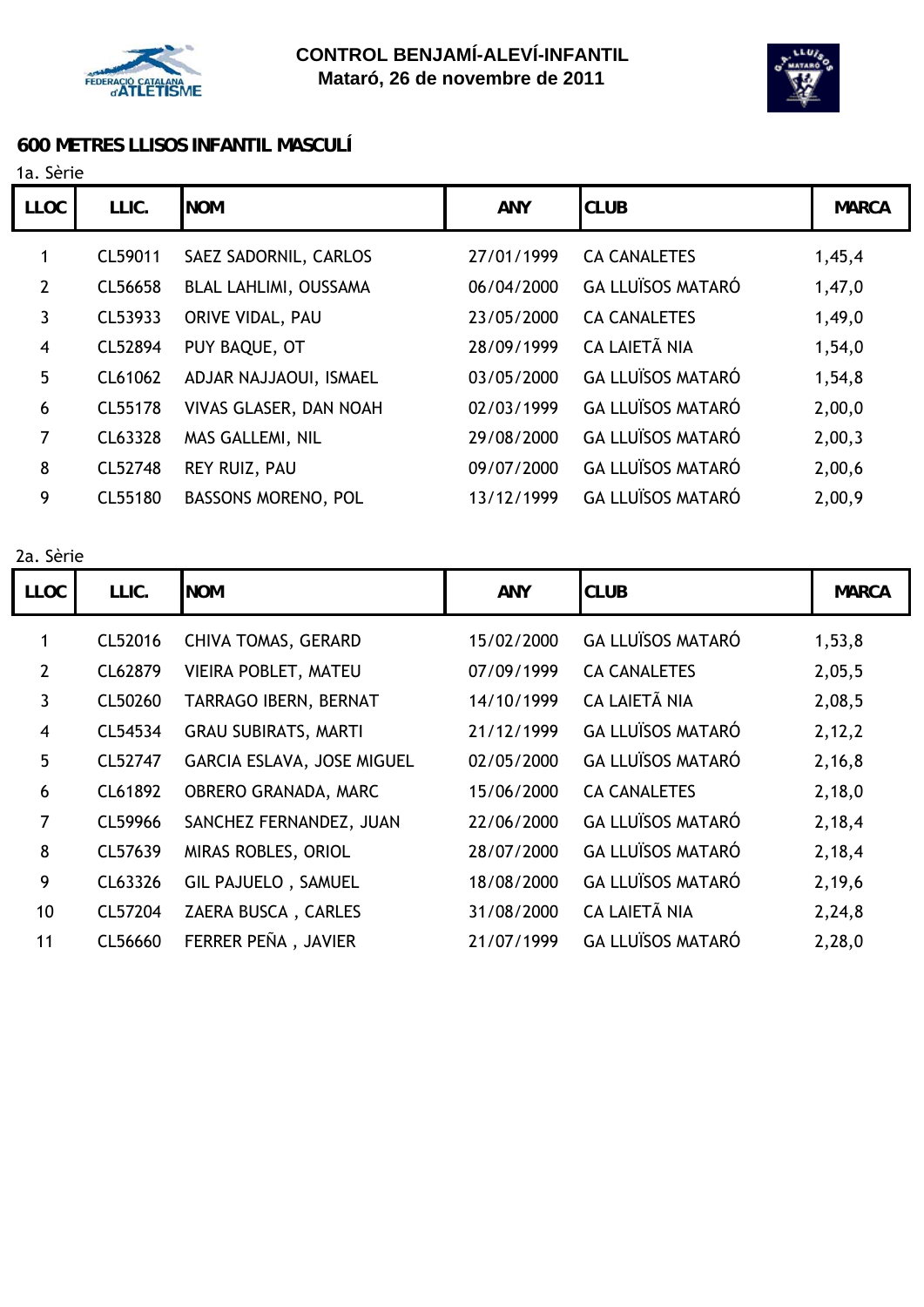



## **2000 METRES LLISOS INFANTIL MASCULÍ**

| <b>LLOC</b>             | LLIC.   | <b>NOM</b>                 | <b>ANY</b> | <b>CLUB</b>              | <b>MARCA</b> |
|-------------------------|---------|----------------------------|------------|--------------------------|--------------|
| 1                       | CL56658 | BLAL LAHLIMI, OUSSAMA      | 06/04/2000 | <b>GA LLUÏSOS MATARÓ</b> | 7,23,2       |
| $\overline{2}$          | CL61062 | ADJAR NAJJAOUI, ISMAEL     | 03/05/2000 | <b>GA LLUÏSOS MATARÓ</b> | 7,35,6       |
| 3                       | CL55178 | VIVAS GLASER, DAN NOAH     | 02/03/1999 | <b>GA LLUÏSOS MATARÓ</b> | 7,41,2       |
| $\overline{\mathbf{4}}$ | CL62995 | <b>CEDO CUENCA, BERNAT</b> | 29/03/1999 | CA VIC                   | 7,49,6       |
| $5\phantom{.}$          | CL55180 | <b>BASSONS MORENO, POL</b> | 13/12/1999 | <b>GA LLUÏSOS MATARÓ</b> | 7,51,6       |
| 6                       | CL63328 | MAS GALLEMI, NIL           | 29/08/2000 | <b>GA LLUÏSOS MATARÓ</b> | 8,24,9       |
| $\overline{7}$          | CL57639 | MIRAS ROBLES, ORIOL        | 28/07/2000 | <b>GA LLUÏSOS MATARÓ</b> | 9,49,3       |
| 8                       | CL59966 | SANCHEZ FERNANDEZ, JUAN    | 22/06/2000 | <b>GA LLUÏSOS MATARÓ</b> | 9,55,7       |
| 9                       | CL63326 | <b>GIL PAJUELO, SAMUEL</b> | 18/08/2000 | <b>GA LLUÏSOS MATARÓ</b> | 10,46,7      |

## **SALT DE LLARGADA INFANTIL MASCULÍ**

| <b>LLOC</b>             | LLIC.   | <b>NOM</b>                  | <b>ANY</b> | <b>CLUB</b>              | <b>MARCA</b> |
|-------------------------|---------|-----------------------------|------------|--------------------------|--------------|
|                         |         |                             |            |                          |              |
| 1                       | CL56658 | BLAL LAHLIMI, OUSSAMA       | 06/04/2000 | <b>GA LLUÏSOS MATARÓ</b> | 4,49         |
| $\overline{2}$          | CL53933 | ORIVE VIDAL, PAU            | 23/05/2000 | <b>CA CANALETES</b>      | 4,13         |
| 3                       | CL62879 | VIEIRA POBLET, MATEU        | 07/09/1999 | <b>CA CANALETES</b>      | 4,10         |
| $\overline{\mathbf{4}}$ | CL55180 | BASSONS MORENO, POL         | 13/12/1999 | <b>GA LLUÏSOS MATARÓ</b> | 4,00         |
| 5                       | CL61062 | ADJAR NAJJAOUI, ISMAEL      | 03/05/2000 | <b>GA LLUÏSOS MATARÓ</b> | 3,99         |
| 6                       | CL60231 | LOPEZ GINESTA, BIEL         | 30/09/1999 | <b>CA CALELLA</b>        | 3,98         |
| 7                       | CL52016 | CHIVA TOMAS, GERARD         | 15/02/2000 | <b>GA LLUÏSOS MATARÓ</b> | 3,97         |
| $\bf 8$                 | CL52748 | REY RUIZ, PAU               | 09/07/2000 | <b>GA LLUÏSOS MATARÓ</b> | 3,89         |
| 9                       | CL61892 | OBRERO GRANADA, MARC        | 15/06/2000 | <b>CA CANALETES</b>      | 3,79         |
| 10                      | CL57204 | ZAERA BUSCA, CARLES         | 31/08/2000 | CA LAIETÃ NIA            | 3,78         |
| 11                      | CL50260 | TARRAGO IBERN, BERNAT       | 14/10/1999 | CA LAIETÃ NIA            | 3,69         |
| 12                      | CL59966 | SANCHEZ FERNANDEZ, JUAN     | 22/06/2000 | <b>GA LLUÏSOS MATARÓ</b> | 3,65         |
| 13                      | CL54534 | <b>GRAU SUBIRATS, MARTI</b> | 21/12/1999 | <b>GA LLUÏSOS MATARÓ</b> | 3,62         |
| 14                      | CL63328 | MAS GALLEMI, NIL            | 29/08/2000 | <b>GA LLUÏSOS MATARÓ</b> | 3,50         |
| 15                      | CL9999  | TIGRI VALDIVIA, TONI        | 01/02/2000 | <b>CA CALELLA</b>        | 3,28         |
| 16                      | CL52747 | GARCIA ESLAVA, JOSE MIGUEL  | 02/05/2000 | <b>GA LLUÏSOS MATARÓ</b> | 3,24         |
| 17                      | CL55178 | VIVAS GLASER, DAN NOAH      | 02/03/1999 | <b>GA LLUÏSOS MATARÓ</b> | 3,22         |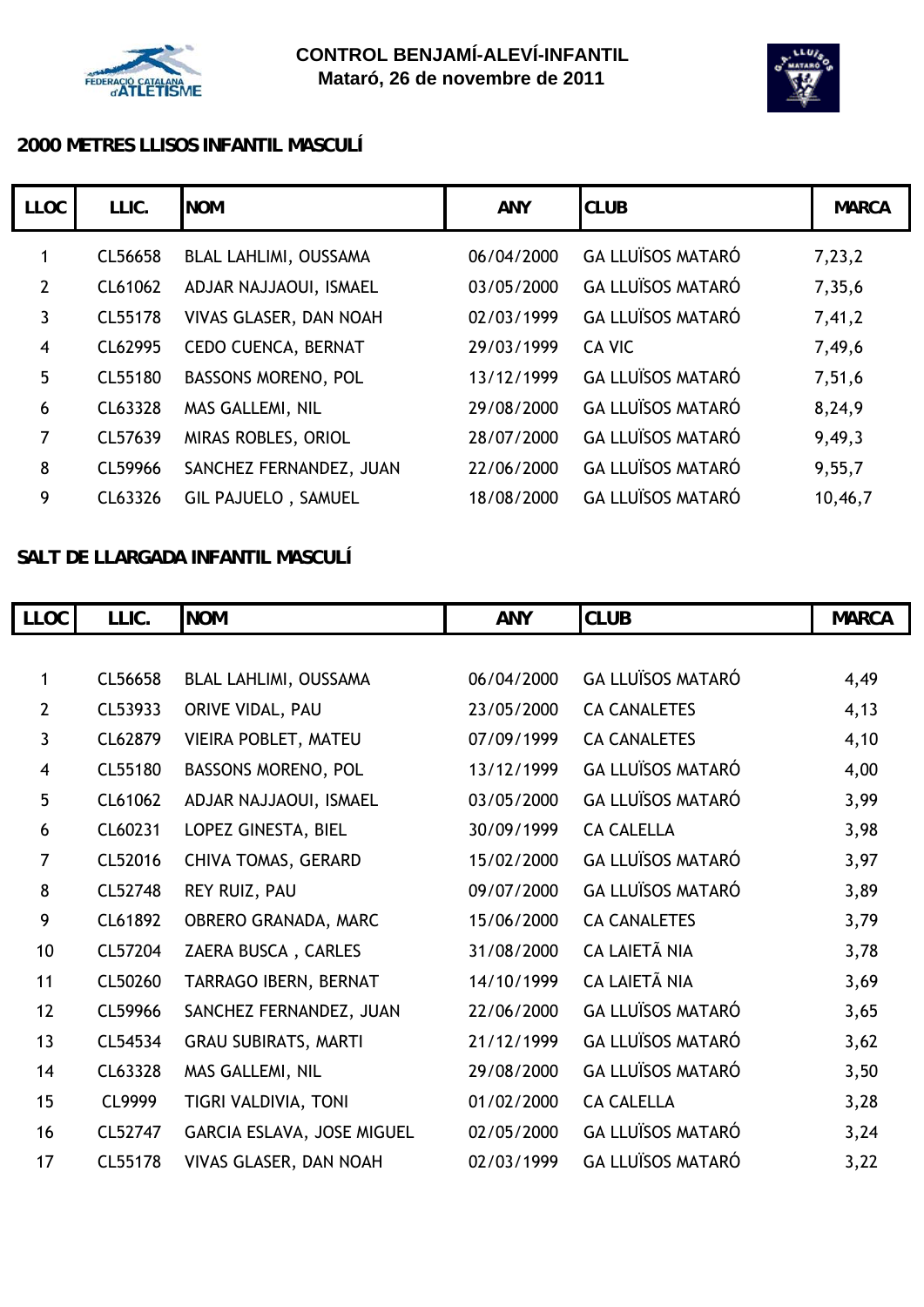



## **LLANÇAMENT DE PES INFANTIL MASCULÍ**

| LLIC.   | <b>NOM</b>                 | <b>ANY</b> | <b>CLUB</b>              | <b>MARCA</b> |
|---------|----------------------------|------------|--------------------------|--------------|
|         |                            |            |                          |              |
| CL53205 | MARTINEZ SALVANS, ENRIC    | 27/02/1999 | CA VIC                   | 9,05         |
| CL11111 | TORRES LOPEZ, JOEL         | 01/01/1999 | CA LAIETÃ NIA            | 7,41         |
| CL58708 | MAÑE GARCIA, IVAN          | 18/05/2000 | <b>CA CALELLA</b>        | 7,26         |
| CL62866 | PUNCIANO MORILLO, IVAN     | 03/08/1999 | <b>CA CANALETES</b>      | 6,28         |
| CL57639 | MIRAS ROBLES, ORIOL        | 28/07/2000 | <b>GA LLUÏSOS MATARÓ</b> | 6,11         |
| CL60805 | STUTZBARTH CATALAN, ADRIAN | 21/04/1999 | <b>CA CANALETES</b>      | 5,66         |
| CL56660 | FERRER PEÑA, JAVIER        | 21/07/1999 | <b>GA LLUÏSOS MATARÓ</b> | 5,00         |
|         |                            |            |                          |              |

# **LLANÇAMENT DE JAVELINA MASCULÍ**

| LLOC           | LLIC.   | <b>NOM</b>                   | <b>ANY</b> | <b>CLUB</b>              | <b>MARCA</b> |
|----------------|---------|------------------------------|------------|--------------------------|--------------|
|                |         |                              |            |                          |              |
| $\mathbf{1}$   | CL58708 | MAÑE GARCIA, IVAN            | 18/05/2000 | <b>CA CALELLA</b>        | 29,20        |
| $\overline{2}$ | CL59966 | SANCHEZ FERNANDEZ, JUAN      | 22/06/2000 | <b>GA LLUÏSOS MATARÓ</b> | 20,28        |
| $\mathbf{3}$   | CL53205 | MARTINEZ SALVANS, ENRIC      | 27/02/1999 | <b>CA VIC</b>            | 17,76        |
| 4              | CL61062 | ADJAR NAJJAOUI, ISMAEL       | 03/05/2000 | <b>GA LLUÏSOS MATARÓ</b> | 17,10        |
| 5              | CL55180 | <b>BASSONS MORENO, POL</b>   | 13/12/1999 | <b>GA LLUÏSOS MATARÓ</b> | 16,48        |
| 6              | CL57639 | MIRAS ROBLES, ORIOL          | 28/07/2000 | <b>GA LLUÏSOS MATARÓ</b> | 16, 12       |
| $\overline{7}$ | CL50260 | TARRAGO IBERN, BERNAT        | 14/10/1999 | <b>CA LAIETÃ NIA</b>     | 15,82        |
| 8              | CL52894 | PUY BAQUE, OT                | 28/09/1999 | <b>CA LAIETÃ NIA</b>     | 15,61        |
| 98             | CL63328 | MAS GALLEMI, NIL             | 29/08/2000 | <b>GA LLUÏSOS MATARÓ</b> | 14,68        |
| 10             | CL60231 | LOPEZ GINESTA, BIEL          | 30/09/1999 | <b>CA CALELLA</b>        | 14, 18       |
| 11             | CL55178 | VIVAS GLASER, DAN NOAH       | 02/03/1999 | <b>GA LLUÏSOS MATARÓ</b> | 13,59        |
| 12             | CL56658 | <b>BLAL LAHLIMI, OUSSAMA</b> | 06/04/2000 | <b>GA LLUÏSOS MATARÓ</b> | 13,48        |
| 13             | CL62995 | CEDO CUENCA, BERNAT          | 29/03/1999 | <b>CA VIC</b>            | 12,86        |
| 14             | CL62866 | PUNCIANO MORILLO, IVAN       | 03/08/1999 | <b>CA CANALETES</b>      | 10,56        |
| 15             | CL11111 | TORRES LOPEZ, JOEL           | 01/01/1999 | <b>CA LAIETÃ NIA</b>     | 10,44        |
| 16             | CL60805 | STUTZBARTH CATALAN, ADRIAN   | 21/04/1999 | <b>CA CANALETES</b>      | 9,53         |
| 17             | CL57204 | ZAERA BUSCA, CARLES          | 31/08/2000 | <b>CA LAIETÃ NIA</b>     | 9,10         |
| 18             | CL63326 | <b>GIL PAJUELO, SAMUEL</b>   | 18/08/2000 | <b>GA LLUÏSOS MATARÓ</b> | 6,93         |
|                | CL56660 | FERRER PEÑA, JAVIER          | 21/07/1999 | <b>GA LLUÏSOS MATARÓ</b> | <b>NULS</b>  |
|                | CL52747 | GARCIA ESLAVA, JOSE MIGUEL   | 02/05/2000 | <b>GA LLUÏSOS MATARÓ</b> | <b>NULS</b>  |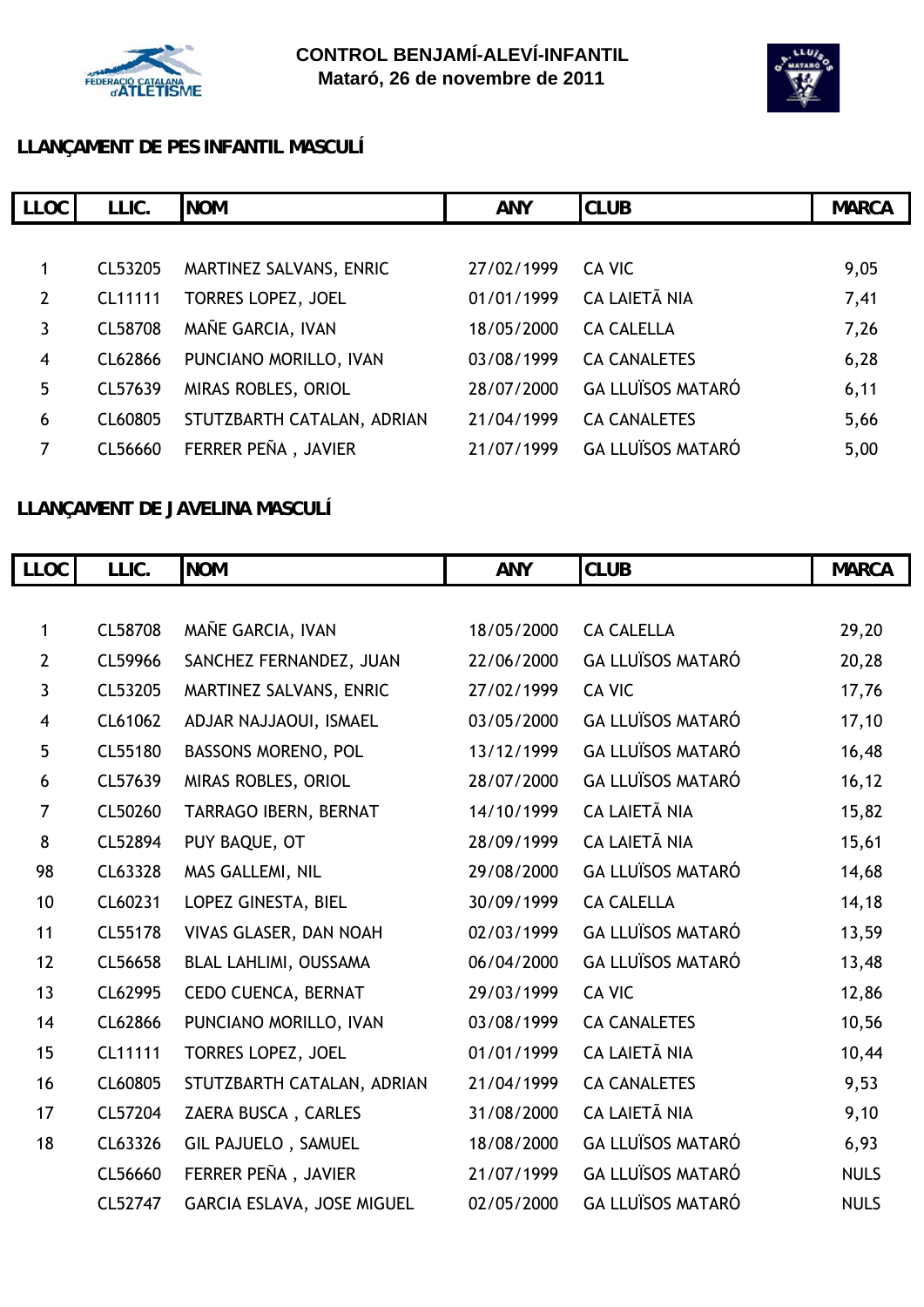



#### **600 METRES LLISOS INFANTIL FEMENÍ**

| 1a. Sèrie |  |
|-----------|--|
|           |  |

| LLOC           | LLIC.   | <b>NOM</b>                          | <b>ANY</b> | <b>CLUB</b>              | <b>MARCA</b> |
|----------------|---------|-------------------------------------|------------|--------------------------|--------------|
| 1              | CL62853 | MONTOBBIO MAESTRE, CRISTINA         | 29/04/1999 | <b>CA CANALETES</b>      | 1,56,8       |
| $\overline{2}$ | CL53917 | URRUTIA HERRERA, MIREIA             | 04/03/2000 | <b>CA CANALETES</b>      | 2,01,1       |
| 3              | CL62867 | RAYMOND DE LA NOGAREDA TOMAS, PAULA | 22/10/1999 | <b>CA CANALETES</b>      | 2,02,9       |
| 4              | CL54121 | GIL BONNEMAISON, CRISTINA           | 15/05/2000 | CA LAIETÃ NIA            | 2,04,0       |
| 5              | CL57224 | DEIROS FERNANDEZ, PAULA             | 30/11/1999 | CA LAIETÃ NIA            | 2, 11, 2     |
| 6              | CL52752 | MARTINEZ CAMPOY, MARIA              | 29/09/2000 | <b>GA LLUÏSOS MATARÓ</b> | 2,19,7       |
| 7              | CL55173 | DE PACO CASTAÑO, MONTSE             | 03/07/1999 | <b>GA LLUÏSOS MATARÓ</b> | 2,21,4       |
| 8              | CL63332 | RIOS MOLANO, LARA                   | 12/01/2000 | <b>GA LLUÏSOS MATARÓ</b> | 2,34,7       |
| 9              | CL63323 | FRAGOSO PEREA, NURIA XIU            | 24/07/2000 | <b>GA LLUÏSOS MATARÓ</b> | 2,39,8       |
| 9              | CL63091 | PLANAS GÓMEZ, BERTA                 | 28/12/2000 | <b>GA LLUÏSOS MATARÓ</b> | 2,43,2       |
| 2a. Sèrie      |         |                                     |            |                          |              |
|                |         |                                     |            |                          |              |
| LLOC           | LLIC.   | <b>NOM</b>                          | <b>ANY</b> | <b>CLUB</b>              | <b>MARCA</b> |
| $\mathbf{1}$   | CL52881 | AGUILERA RAMOS, ANNA                | 10/09/1999 | CA LAIETÃ NIA            | 1,56,4       |
| $\overline{2}$ | CL53548 | BADJI MANSILL, MARIA DIEBANA        | 28/06/1999 | CA LAIETÃ NIA            | 2,00,4       |
| 3              | CL62868 | RIBAS LOP, LAURA                    | 14/11/1999 | <b>CA CANALETES</b>      | 2,03,5       |
| 4              | CL60759 | CARVAJAL TUDELA, CLAUDIA            | 23/06/2000 | <b>CA CANALETES</b>      | 2,07,2       |
| 5              | CL61889 | PALA LORENTE, EMMA                  | 17/03/1999 | <b>GA LLUÏSOS MATARÓ</b> | 2,08,0       |
| 6              | CL61326 | SERRANO GARCIA, NAIARA              | 13/03/2000 | <b>GA LLUÏSOS MATARÓ</b> | 2,09,5       |
| 7              | CL50282 | SANZ FIDALGO, SOFIA                 | 17/11/1999 | <b>GA LLUÏSOS MATARÓ</b> | 2, 11, 1     |
| 8              | CL59959 | JUNOY MORALES, JULIA                | 01/10/1999 | <b>GA LLUÏSOS MATARÓ</b> | 2, 17, 2     |
| 9              | CL55177 | REINA MARTINEZ, NURIA               | 03/11/1999 | <b>GA LLUÏSOS MATARÓ</b> | 2,19,0       |
| 10             | CL63092 | AVILA TEJADA, MARIA                 | 07/10/2000 | <b>GA LLUÏSOS MATARÓ</b> | 2,28,1       |

#### **2000 METRES LLISOS INFANTIL FEMENÍ**

| LLOC | LLIC.   | <b>NOM</b>               | <b>ANY</b> | <b>CLUB</b>              | <b>MARCA</b> |
|------|---------|--------------------------|------------|--------------------------|--------------|
| 1    | CL61218 | SAURA PETEGNIEF, ELIA    | 05/10/2000 | <b>CA CANALETES</b>      | 7,31,6       |
| 2    | CL59898 | MARTINEZ FERNANDEZ, ALBA | 05/04/2000 | <b>CA SANT JUST</b>      | 8,21,5       |
| 3    | CL53922 | BATALLA FERRES, ARIADNA  | 27/06/2000 | <b>CA CANALETES</b>      | 8,44,9       |
| 4    | CL59959 | JUNOY MORALES, JULIA     | 01/10/1999 | <b>GA LLUÏSOS MATARÓ</b> | 8,51,2       |
| 5    | CL55177 | REINA MARTINEZ, NURIA    | 03/11/1999 | <b>GA LLUÏSOS MATARÓ</b> | 9,06,4       |
| 6    | CL52752 | MARTINEZ CAMPOY, MARIA   | 29/09/2000 | <b>GA LLUÏSOS MATARÓ</b> | 9,17,5       |
| 7    | CL55173 | DE PACO CASTAÑO, MONTSE  | 03/07/1999 | <b>GA LLUÏSOS MATARÓ</b> | 9,31,0       |

#### **SALT D'ALÇADA INFANTIL FEMENÍ**

| LLOC | LLIC. | <b>NOM</b> | ANY | <b>CLUB</b> | <b>MARCA</b> |
|------|-------|------------|-----|-------------|--------------|
|------|-------|------------|-----|-------------|--------------|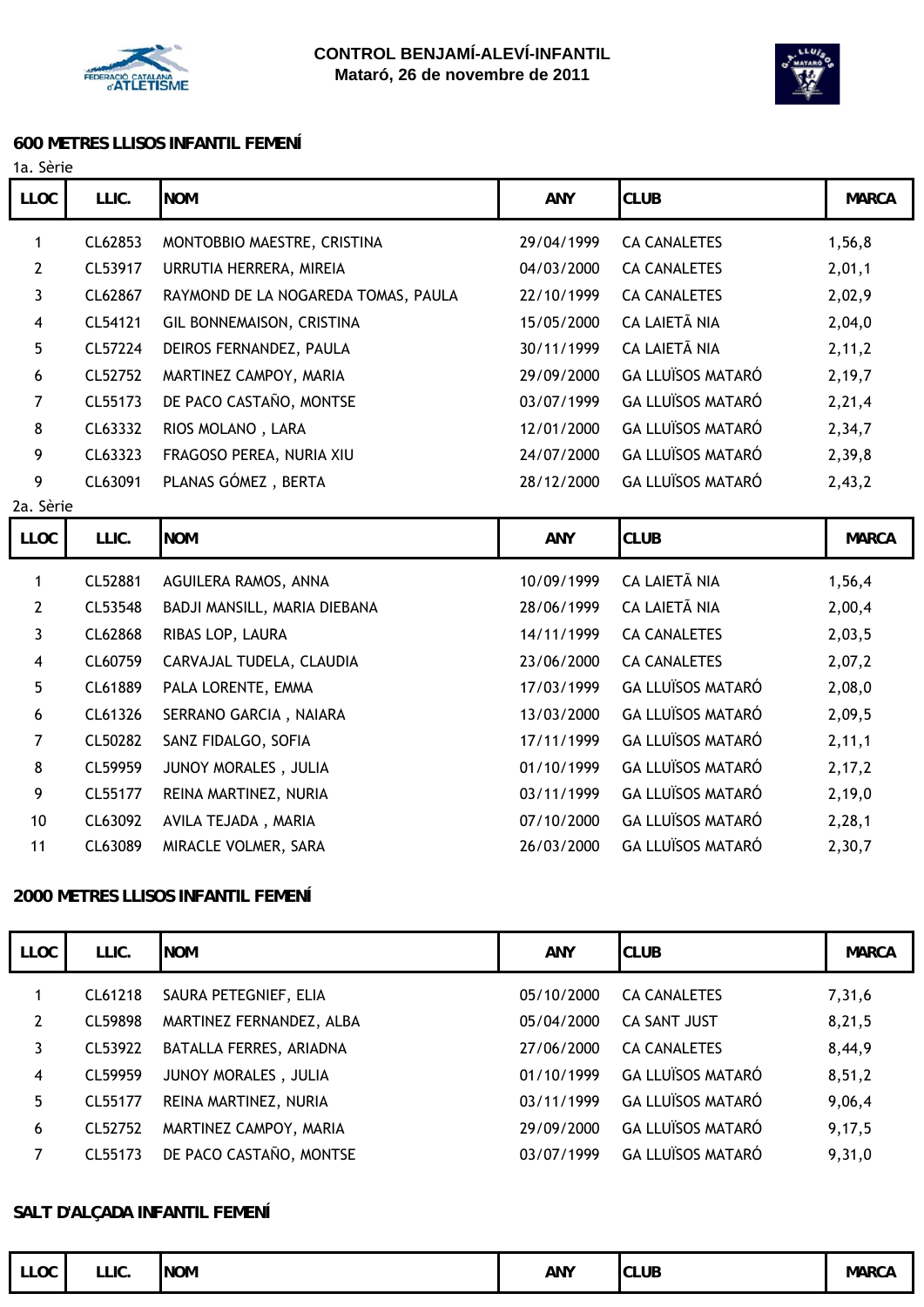



|    | CL53548 | BADJI MANSILL, MARIA DIEBANA | 28/06/1999 | CA LAIETÃ NIA       | 1,30  |
|----|---------|------------------------------|------------|---------------------|-------|
| 1  | CL53896 | REBOREDO DONATO, IRENE       | 21/11/1999 | GA LLUÏSOS MATARÓ   | 1,30  |
|    | CL59898 | MARTINEZ FERNANDEZ, ALBA     | 05/04/2000 | CA SANT JUST        | 1,25  |
| 4  | CL52881 | AGUILERA RAMOS, ANNA         | 10/09/1999 | CA LAIETÃ NIA       | 1,25  |
| 5. | CL57224 | DEIROS FERNANDEZ, PAULA      | 30/11/1999 | CA LAIETÃ NIA       | 1,15  |
|    | CL62868 | RIBAS LOP, LAURA             | 14/11/1999 | <b>CA CANALETES</b> | nuls  |
|    | CL62853 | MONTOBBIO MAESTRE, CRISTINA  | 29/04/1999 | <b>CA CANALETES</b> | nuls  |
|    | CL54121 | GIL BONNEMAISON, CRISTINA    | 15/05/2000 | CA LAIETÃ NIA       | nuls. |

#### **SALT DE LLARGADA INFANTIL FEMENÍ**

I

| <b>LLOC</b>    | LLIC.   | <b>NOM</b>                          | <b>ANY</b> | <b>CLUB</b>              | <b>MARCA</b> |
|----------------|---------|-------------------------------------|------------|--------------------------|--------------|
| 1              | CL61889 | PALA LORENTE, EMMA                  | 17/03/1999 | <b>GA LLUÏSOS MATARÓ</b> | 4,16         |
| $\mathbf{2}$   | CL57224 | DEIROS FERNANDEZ, PAULA             | 30/11/1999 | CA LAIETÃ NIA            | 4,01         |
| 3              | CL53896 | REBOREDO DONATO, IRENE              | 21/11/1999 | <b>GA LLUÏSOS MATARÓ</b> | 3,95         |
| 4              | CL52881 | AGUILERA RAMOS, ANNA                | 10/09/1999 | CA LAIETÃ NIA            | 3,90         |
| 5              | CL53548 | BADJI MANSILL, MARIA DIEBANA        | 28/06/1999 | CA LAIETÃ NIA            | 3,86         |
| 6              | CL60759 | CARVAJAL TUDELA, CLAUDIA            | 23/06/2000 | <b>CA CANALETES</b>      | 3,77         |
| $\overline{7}$ | CL54121 | GIL BONNEMAISON, CRISTINA           | 15/05/2000 | CA LAIETÃ NIA            | 3,75         |
| 8              | CL59898 | MARTINEZ FERNANDEZ, ALBA            | 05/04/2000 | CA SANT JUST             | 3,34         |
| 9              | CL62867 | RAYMOND DE LA NOGAREDA TOMAS, PAULA | 22/10/1999 | <b>CA CANALETES</b>      | 3,29         |
| 10             | CL53917 | URRUTIA HERRERA, MIREIA             | 04/03/2000 | <b>CA CANALETES</b>      | 3,27         |
| 11             | CL50282 | SANZ FIDALGO, SOFIA                 | 17/11/1999 | <b>GA LLUÏSOS MATARÓ</b> | 3,26         |
| 12             | CL62868 | RIBAS LOP, LAURA                    | 14/11/1999 | <b>CA CANALETES</b>      | 3,26         |
| 13             | CL52752 | MARTINEZ CAMPOY, MARIA              | 29/09/2000 | <b>GA LLUÏSOS MATARÓ</b> | 3,03         |
| 14             | CL61326 | SERRANO GARCIA, NAIARA              | 13/03/2000 | <b>GA LLUÏSOS MATARÓ</b> | 2,99         |
| 15             | CL55177 | REINA MARTINEZ, NURIA               | 03/11/1999 | <b>GA LLUÏSOS MATARÓ</b> | 2,95         |
| 16             | CL63092 | AVILA TEJADA, MARIA                 | 07/10/2000 | <b>GA LLUÏSOS MATARÓ</b> | 2,92         |
| 17             | CL62086 | PUJAL VILA, MARIA-ROSER             | 24/12/1999 | <b>CA CALELLA</b>        | 2,92         |
| 18             | CL53922 | BATALLA FERRES, ARIADNA             | 27/06/2000 | <b>CA CANALETES</b>      | 2,86         |
| 19             | CL55173 | DE PACO CASTAÑO, MONTSE             | 03/07/1999 | <b>GA LLUÏSOS MATARÓ</b> | 2,85         |
| 20             | CL59959 | JUNOY MORALES, JULIA                | 01/10/1999 | <b>GA LLUÏSOS MATARÓ</b> | 2,80         |
| 21             | CL63332 | RIOS MOLANO, LARA                   | 12/01/2000 | <b>GA LLUÏSOS MATARÓ</b> | 2,71         |
| 22             | CL63323 | FRAGOSO PEREA, NURIA XIU            | 24/07/2000 | <b>GA LLUÏSOS MATARÓ</b> | 2,52         |
| 23             | CL63091 | PLANAS GÓMEZ, BERTA                 | 28/12/2000 | <b>GA LLUÏSOS MATARÓ</b> | 2,51         |
| 24             | CL63089 | MIRACLE VOLMER, SARA                | 26/03/2000 | <b>GA LLUÏSOS MATARÓ</b> | 2,49         |

## **LLANÇAMENT DE JAVELINA INFANTIL FEMENÍ**

| LLOC | LLIC.   | <b>INOM</b>            | <b>ANY</b> | <b>CLUB</b>                  | <b>MARCA</b> |
|------|---------|------------------------|------------|------------------------------|--------------|
|      |         |                        |            |                              |              |
|      | CL61889 | PALA LORENTE, EMMA     |            | 17/03/1999 GA LLUÏSOS MATARÓ | 18,67        |
|      | CL61326 | SERRANO GARCIA, NAIARA | 13/03/2000 | <b>GA LLUÏSOS MATARÓ</b>     | 9,56         |
|      | CL63089 | MIRACLE VOLMER, SARA   | 26/03/2000 | <b>GA LLUÏSOS MATARÓ</b>     | 9,15         |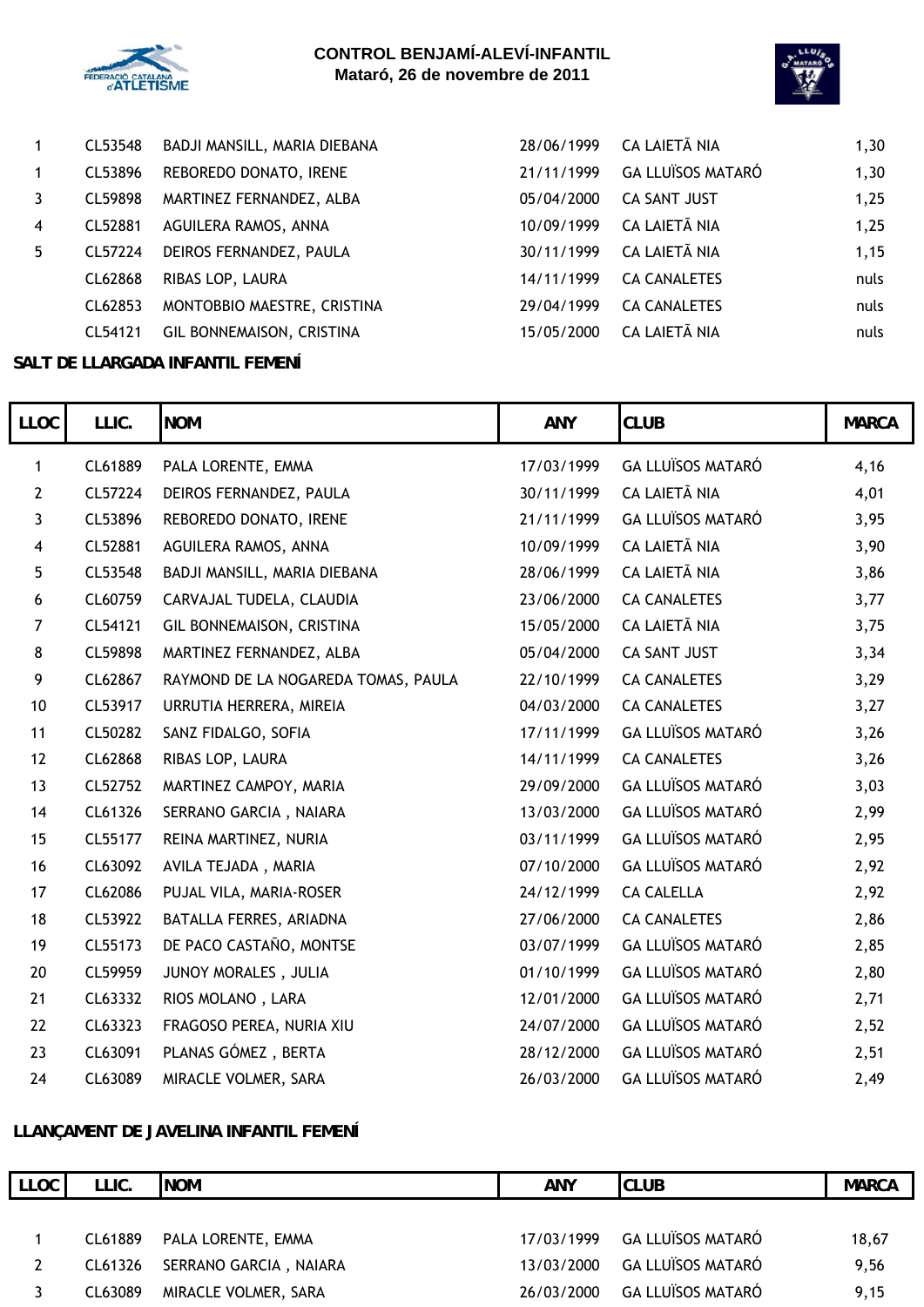



| 4 | CL52752 MARTINEZ CAMPOY, MARIA   | 29/09/2000 GA LLUÏSOS MATARÓ | 8,62 |
|---|----------------------------------|------------------------------|------|
| 5 | CL63332 RIOS MOLANO, LARA        | 12/01/2000 GA LLUÏSOS MATARÓ | 6,63 |
| 6 | CL63091 PLANAS GÓMEZ, BERTA      | 28/12/2000 GA LLUÏSOS MATARÓ | 6,04 |
|   | CL63323 FRAGOSO PEREA, NURIA XIU | 24/07/2000 GA LLUÏSOS MATARÓ | 5,81 |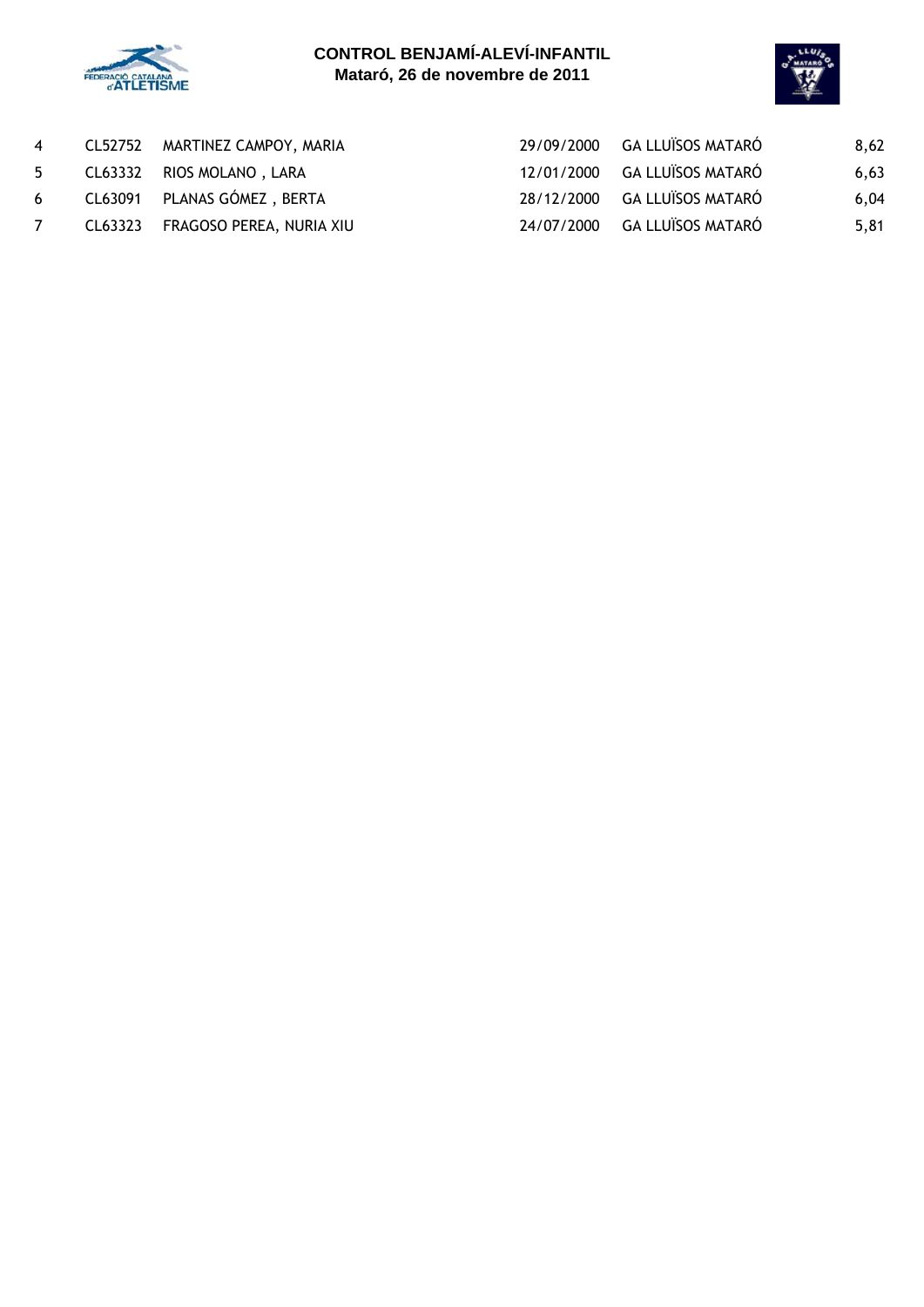



#### **600 METRES LLISOS ALEVÍ MASCULÍ**

| 1a. Sèrie      |         |                           |            |                          |              |
|----------------|---------|---------------------------|------------|--------------------------|--------------|
| <b>LLOC</b>    | LLIC.   | <b>NOM</b>                | <b>ANY</b> | <b>CLUB</b>              | <b>MARCA</b> |
| 1              | CL62832 | GARCIA FERNANDEZ, ALAN    | 01/10/2002 | <b>CA CANALETES</b>      | 2,00,8       |
| $\overline{2}$ | CL57550 | SEGURA PESUDO, BEZA       | 13/01/2002 | <b>CA CANALETES</b>      | 2,05,3       |
| 3              | CL62859 | NDIAYE MATHEU, NABI       | 27/06/2002 | <b>CA CANALETES</b>      | 2,06,7       |
| 4              | CL60449 | ROLDAN SANCHEZ, RODRIGO   | 02/02/2001 | <b>CE UNIVERSITARI</b>   | 2,08,1       |
| 5              | CL62878 | <b>VIEIRA POBLET, TON</b> | 11/03/2002 | <b>CA CANALETES</b>      | 2,13,0       |
| 6              | CL59042 | PUIG BESA, ADRIA          | 11/04/2001 | <b>CA CALELLA</b>        | 2, 14, 1     |
| 7              | CL57647 | ESPEJO DOMINGUEZ, ARNAU   | 16/08/2002 | <b>GA LLUÏSOS MATARÓ</b> | 2,18,5       |
| 8              | CL57646 | DISTEFANO CAPDEFERRO, NIL | 02/05/2001 | <b>GA LLUÏSOS MATARÓ</b> | 2,19,4       |
| 9              | CL63320 | DELGADO GRAJERA, MIQUEL   | 13/03/2001 | <b>GA LLUÏSOS MATARÓ</b> | 2,21,8       |
| 9              |         |                           |            |                          |              |

2a. Sèrie

| <b>LLOC</b> | LLIC.   | <b>NOM</b>                   | <b>ANY</b> | <b>CLUB</b>              | <b>MARCA</b> |
|-------------|---------|------------------------------|------------|--------------------------|--------------|
|             | CL55185 | BALLESTA LOPEZ, VICTOR       | 02/12/2001 | <b>GA LLUÏSOS MATARÓ</b> | 2,05,9       |
| 2           | CL57538 | FELIS MORLANS, GERARD        | 13/06/2001 | <b>CA CANALETES</b>      | 2, 13, 5     |
| 3           | CL55851 | <b>GARCIA ESTEBAN, DARIO</b> | 08/09/2001 | <b>GA LLUÏSOS MATARÓ</b> | 2,19,6       |
| 4           | CL55184 | MIRMI MASRAMON, ARMAND       | 21/11/2001 | <b>GA LLUÏSOS MATARÓ</b> | 2,21,5       |
| 5           | CL63333 | RIOS MOLANO, JOAN            | 06/07/2002 | <b>GA LLUÏSOS MATARÓ</b> | 2,24,2       |
| 6           | CL62852 | MIRANDA ALGECIRAS, SILVESTRE | 18/10/2002 | <b>CA CANALETES</b>      | 2,30,6       |
| 7           | CL63329 | PALOU COMAS, ARNAU           | 16/10/2001 | <b>GA LLUÏSOS MATARÓ</b> | 2, 32, 3     |
| 8           | CL63336 | SEDANO GUIMERANS, DAVID      | 05/08/2002 | <b>GA LLUÏSOS MATARÓ</b> | 2,41,2       |
| 9           | CL63319 | DE HARO PONCE, PAU           | 04/02/2002 | <b>GA LLUÏSOS MATARÓ</b> | 2,45,6       |

### **2000 METRES MARXA ALEVÍ MASCULÍ**

| <b>LLOC</b> | LLIC.   | <b>NOM</b>               | <b>ANY</b> | <b>CLUB</b>         | <b>MARCA</b> |
|-------------|---------|--------------------------|------------|---------------------|--------------|
|             | CL58611 | ROMEO BARCELO, ALBERT    | 08/12/2002 | <b>CA CANALETES</b> | 14,04,3      |
| 2           | CL60783 | MENDEZ ROVIRA, JOAN      | 11/12/2002 | <b>CA CANALETES</b> | 14,33,8      |
| 3           | CL57550 | SEGURA PESUDO, BEZA      | 13/01/2002 | <b>CA CANALETES</b> | 15,32,8      |
| 4           | CL62589 | TAPIOLAS FABREGAS, MARTA | 25/03/2002 | CA IGUALADA         | 15,43,5      |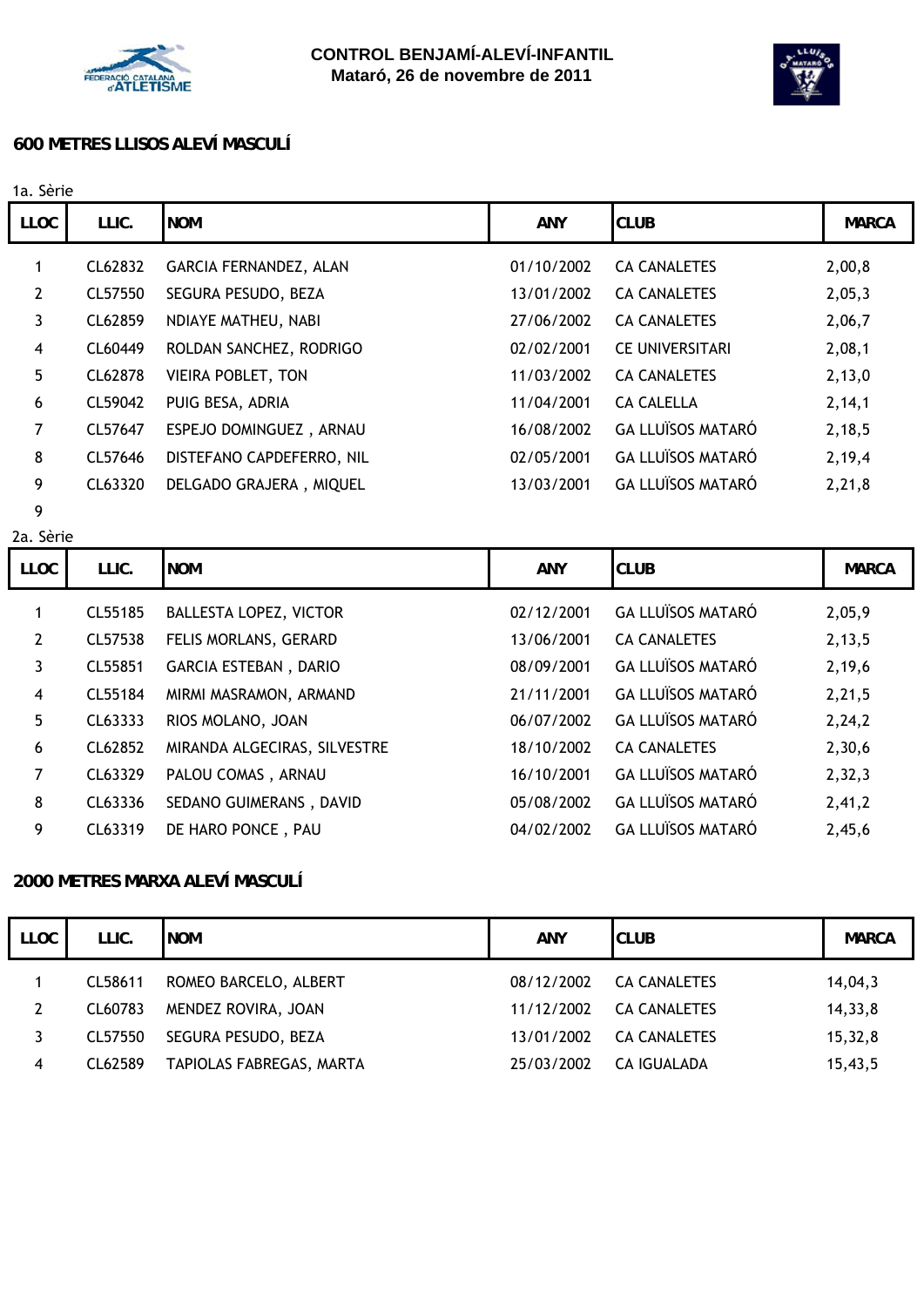



## **SALT DE LLARGADA ALEVÍ MASCULÍ**

| LLOC                    | LLIC.        | <b>NOM</b>                     | <b>ANY</b> | <b>CLUB</b>              | <b>MARCA</b> |
|-------------------------|--------------|--------------------------------|------------|--------------------------|--------------|
|                         |              |                                |            |                          |              |
| $\mathbf{1}$            | CL57538      | FELIS MORLANS, GERARD          | 13/06/2001 | <b>CA CANALETES</b>      | 3,31         |
| $\overline{2}$          | CL55851      | <b>GARCIA ESTEBAN, DARIO</b>   | 08/09/2001 | <b>GA LLUÏSOS MATARÓ</b> | 3,23         |
| $\mathbf{3}$            | CL55185      | <b>BALLESTA LOPEZ, VICTOR</b>  | 02/12/2001 | <b>GA LLUÏSOS MATARÓ</b> | 3,23         |
| $\overline{\mathbf{4}}$ | CL55184      | MIRMI MASRAMON, ARMAND         | 21/11/2001 | <b>GA LLUÏSOS MATARÓ</b> | 3,22         |
| 5                       | CL57550      | SEGURA PESUDO, BEZA            | 13/01/2002 | <b>CA CANALETES</b>      | 3,19         |
| 6                       | CL62859      | NDIAYE MATHEU, NABI            | 27/06/2002 | <b>CA CANALETES</b>      | 3,19         |
| $\overline{7}$          | CL62878      | VIEIRA POBLET, TON             | 11/03/2002 | <b>CA CANALETES</b>      | 2,98         |
| 8                       | CL59042      | PUIG BESA, ADRIA               | 11/04/2001 | <b>CA CALELLA</b>        | 2,86         |
| 9                       | CL57647      | ESPEJO DOMINGUEZ, ARNAU        | 16/08/2002 | <b>GA LLUÏSOS MATARÓ</b> | 2,80         |
| 10                      | CL63333      | RIOS MOLANO, JOAN              | 06/07/2002 | <b>GA LLUÏSOS MATARÓ</b> | 2,80         |
| 11                      | CL63329      | PALOU COMAS, ARNAU             | 16/10/2001 | <b>GA LLUÏSOS MATARÓ</b> | 2,79         |
| 12                      | <b>CL222</b> | CHUANN LLEONART, CARLOS        | 01/01/2003 | <b>GA LLUÏSOS MATARÓ</b> | 2,76         |
| 13                      | <b>CL111</b> | <b>GUILLEN PASCUAL, RAIMON</b> | 01/01/2003 | <b>GA LLUÏSOS MATARÓ</b> | 2,76         |
| 14                      | CL57646      | DISTEFANO CAPDEFERRO, NIL      | 02/05/2001 | <b>GA LLUÏSOS MATARÓ</b> | 2,73         |
| 15                      | CL63336      | SEDANO GUIMERANS, DAVID        | 05/08/2002 | <b>GA LLUÏSOS MATARÓ</b> | 2,71         |
| 16                      | 62400        | RIBERA MONSERGAS, NICO         | 01/01/2002 | <b>CA CALELLA</b>        | 2,60         |
| 17                      | CL56663      | MARTINEZ SALVANS, CARLES       | 02/03/2001 | CA VIC                   | 2,52         |
| 18                      | CL333        | MONTERDE LOPEZ, OSCAR          | 01/01/2003 | <b>GA LLUÏSOS MATARÓ</b> | 2,50         |
| 19                      | CL62852      | MIRANDA ALGECIRAS, SILVESTRE   | 18/10/2002 | <b>CA CANALETES</b>      | 2,46         |
| 20                      | CL63319      | DE HARO PONCE, PAU             | 04/02/2002 | <b>GA LLUÏSOS MATARÓ</b> | 2,25         |
| 21                      | CL63320      | DELGADO GRAJERA, MIQUEL        | 13/03/2001 | <b>GA LLUÏSOS MATARÓ</b> | 2,25         |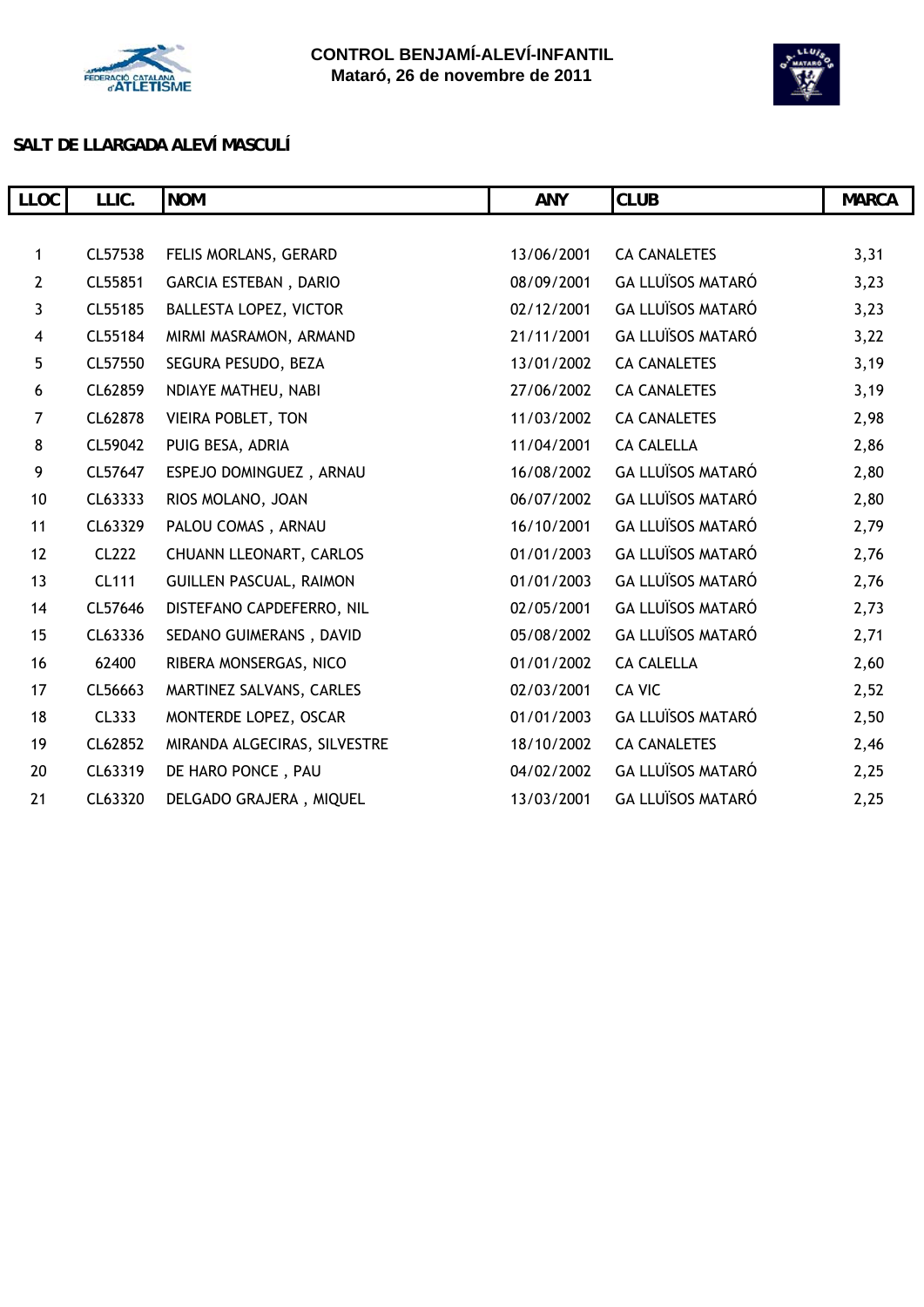



# **LLANÇAMENT DE DISC ALEVÍ MASCULÍ**

| <b>LLOC</b>    | LLIC.   | <b>NOM</b>                     | <b>ANY</b> | <b>CLUB</b>              | <b>MARCA</b> |
|----------------|---------|--------------------------------|------------|--------------------------|--------------|
|                |         |                                |            |                          |              |
| 1              | CL56663 | MARTINEZ SALVANS, CARLES       | 02/03/2001 | CA VIC                   | 16,23        |
| $\overline{2}$ | CL55185 | <b>BALLESTA LOPEZ, VICTOR</b>  | 02/12/2001 | <b>GA LLUÏSOS MATARÓ</b> | 15,92        |
| $\mathbf{3}$   | CL57646 | DISTEFANO CAPDEFERRO, NIL      | 02/05/2001 | <b>GA LLUÏSOS MATARÓ</b> | 14,86        |
| 4              | CL57647 | ESPEJO DOMINGUEZ, ARNAU        | 16/08/2002 | <b>GA LLUÏSOS MATARÓ</b> | 14,04        |
| 5 <sub>5</sub> | CL60240 | RIVERA MONSERGAS, NICO         | 18/04/2002 | <b>CA CALELLA</b>        | 12,92        |
| 6              | CL55590 | CHUANN LLEONART, CARLOS        | 01/02/2003 | <b>GA LLUÏSOS MATARÓ</b> | 12,26        |
| 7              | CL63329 | PALOU COMAS, ARNAU             | 16/10/2001 | <b>GA LLUÏSOS MATARÓ</b> | 11,54        |
| 8              | CL57550 | SEGURA PESUDO, BEZA            | 13/01/2002 | <b>CA CANALETES</b>      | 11,28        |
| 9              | CL63319 | DE HARO PONCE, PAU             | 04/02/2002 | <b>GA LLUÏSOS MATARÓ</b> | 9,24         |
| 10             | CL63336 | SEDANO GUIMERANS, DAVID        | 05/08/2002 | <b>GA LLUÏSOS MATARÓ</b> | 7,87         |
| 11             | CL63333 | RIOS MOLANO, JOAN              | 06/07/2002 | <b>GA LLUÏSOS MATARÓ</b> | 7,69         |
| 12             | CL55589 | <b>GUILLEN PASCUAL, RAIMON</b> | 01/01/2003 | <b>GA LLUÏSOS MATARÓ</b> | 6,51         |
| 13             | CL63320 | DELGADO GRAJERA, MIQUEL        | 13/03/2001 | <b>GA LLUÏSOS MATARÓ</b> | 2,84         |
| 14             | CL58611 | ROMEO BARCELO, ALBERT          | 08/12/2002 | <b>CA CANALETES</b>      | 1,00         |
| 15             | CL60783 | MENDEZ ROVIRA, JOAN            | 11/12/2002 | <b>CA CANALETES</b>      | 1,00         |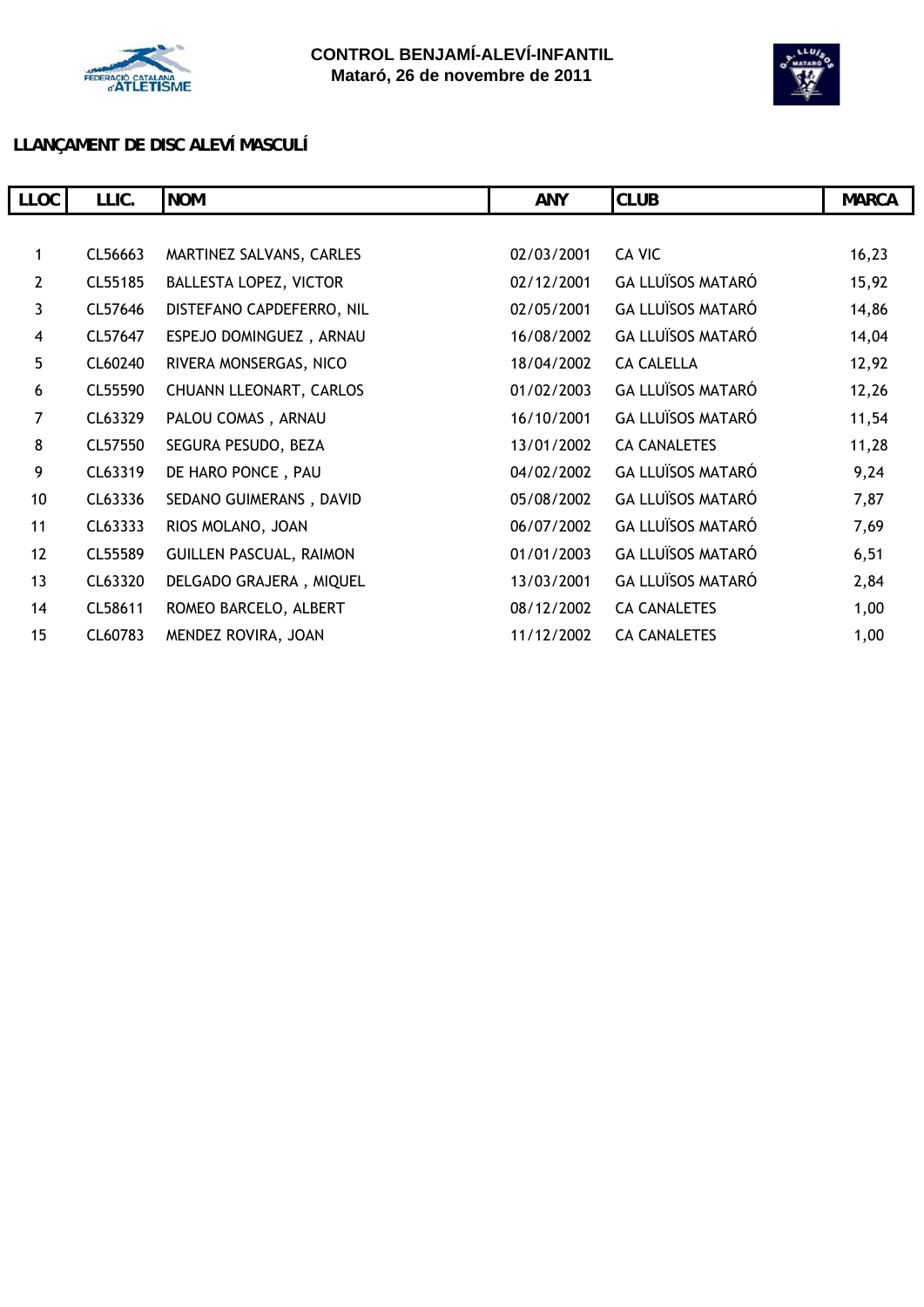



#### **600 METRES LLISOS ALEVÍ FEMENÍ**

#### 1a. Sèrie

| <b>LLOC</b>    | LLIC.   | <b>NOM</b>                  | <b>ANY</b> | <b>CLUB</b>              | <b>MARCA</b> |
|----------------|---------|-----------------------------|------------|--------------------------|--------------|
|                | CL57645 | RONCERO RODRIGUEZ, NADIA    | 10/07/2002 | <b>GA LLUÏSOS MATARÓ</b> | 2,08,8       |
| $\mathbf{2}$   | CL60246 | VALLE ROCA, JUDIT           | 08/01/2002 | <b>CA CALELLA</b>        | 2, 11, 5     |
| 3              | CL62821 | CAPDEVILA MASO, ELISENDA    | 18/02/2002 | <b>CA CANALETES</b>      | 2,12,6       |
| 4              | CL62828 | DE CAMPOS VERGES, CLAUDIA   | 14/05/2001 | <b>CA CANALETES</b>      | 2,15,2       |
| 5              | CL63059 | CAÑABATE URGEL, MAR         | 14/08/2001 | <b>CA CANALETES</b>      | 2,23,5       |
| 6              | CL58915 | ALFONSO MIHI, CARLA         | 15/02/2002 | <b>GA LLUÏSOS MATARÓ</b> | 2,23,9       |
| $\overline{7}$ | CL57643 | <b>CALLARISA SEGURA, IO</b> | 24/10/2002 | <b>GA LLUÏSOS MATARÓ</b> | 2,24,2       |
| 8              | CL62855 | MURIST VACAS, AINHOA        | 05/12/2001 | <b>CA CANALETES</b>      | 2,25,5       |
| 9              | CL60756 | BOUCHAID LAKHBIRI, RAHMA    | 14/04/2002 | <b>CA CANALETES</b>      | 2,34,4       |
| 10             | CL62865 | PIPO COLL, LAIA             | 06/04/2002 | <b>CA CANALETES</b>      | 2,36,3       |
| 11             | CL59039 | PADILLA SANCHEZ, ISABEL     | 30/07/2002 | CA CALELLA               | 2,57,0       |
|                |         |                             |            |                          |              |

#### **2000 METRES MARXA ALEVÍ FEMENÍ**

| <b>LLOC</b> | LLIC. | <b>NOM</b> | ANY | <b>CLUB</b> | Mar( |
|-------------|-------|------------|-----|-------------|------|
|-------------|-------|------------|-----|-------------|------|

PROVA SUPESA PER FALTA PARTICIPACIÓ

#### **SALT DE LLARGADA ALEVÍ FEMENÍ**

| <b>LLOC</b>    | LLIC.   | <b>NOM</b>                      | <b>ANY</b> | <b>CLUB</b>              | <b>MARCA</b> |
|----------------|---------|---------------------------------|------------|--------------------------|--------------|
|                |         |                                 |            |                          |              |
| 1              | CL63059 | CAÑABATE URGEL, MAR             | 14/08/2001 | <b>CA CANALETES</b>      | 3,19         |
| $\overline{2}$ | CL62828 | DE CAMPOS VERGES, CLAUDIA       | 14/05/2001 | <b>CA CANALETES</b>      | 3,15         |
| 3              | CL60246 | VALLE ROCA, JUDIT               | 08/01/2002 | <b>CA CALELLA</b>        | 2,81         |
| 4              | CL57645 | RONCERO RODRIGUEZ, NADIA        | 10/07/2002 | <b>GA LLUÏSOS MATARÓ</b> | 2,79         |
| 5              | CL58915 | ALFONSO MIHI, CARLA             | 15/02/2002 | <b>GA LLUÏSOS MATARÓ</b> | 2,74         |
| 6              | CL62821 | CAPDEVILA MASO, ELISENDA        | 18/02/2002 | <b>CA CANALETES</b>      | 2,62         |
| 7              | CL59039 | PADILLA SANCHEZ, ISABEL         | 30/07/2002 | <b>CA CALELLA</b>        | 2,51         |
| 8              | CL57643 | <b>CALLARISA SEGURA, IO</b>     | 24/10/2002 | <b>GA LLUÏSOS MATARÓ</b> | 2,43         |
| 9              | CL56789 | SANCEZ OLLER, MERCE             | 01/01/2002 | <b>GA LLUÏSOS MATARÓ</b> | 2,32         |
| 10             | CL62846 | LOPEZ CABALLER, MARTA           | 24/05/2002 | <b>CA CANALETES</b>      | 2,22         |
| 11             | CL60756 | <b>BOUCHAID LAKHBIRI, RAHMA</b> | 14/04/2002 | <b>CA CANALETES</b>      | 2,15         |
| 12             | CL62865 | PIPO COLL, LAIA                 | 06/04/2002 | <b>CA CANALETES</b>      | 2,12         |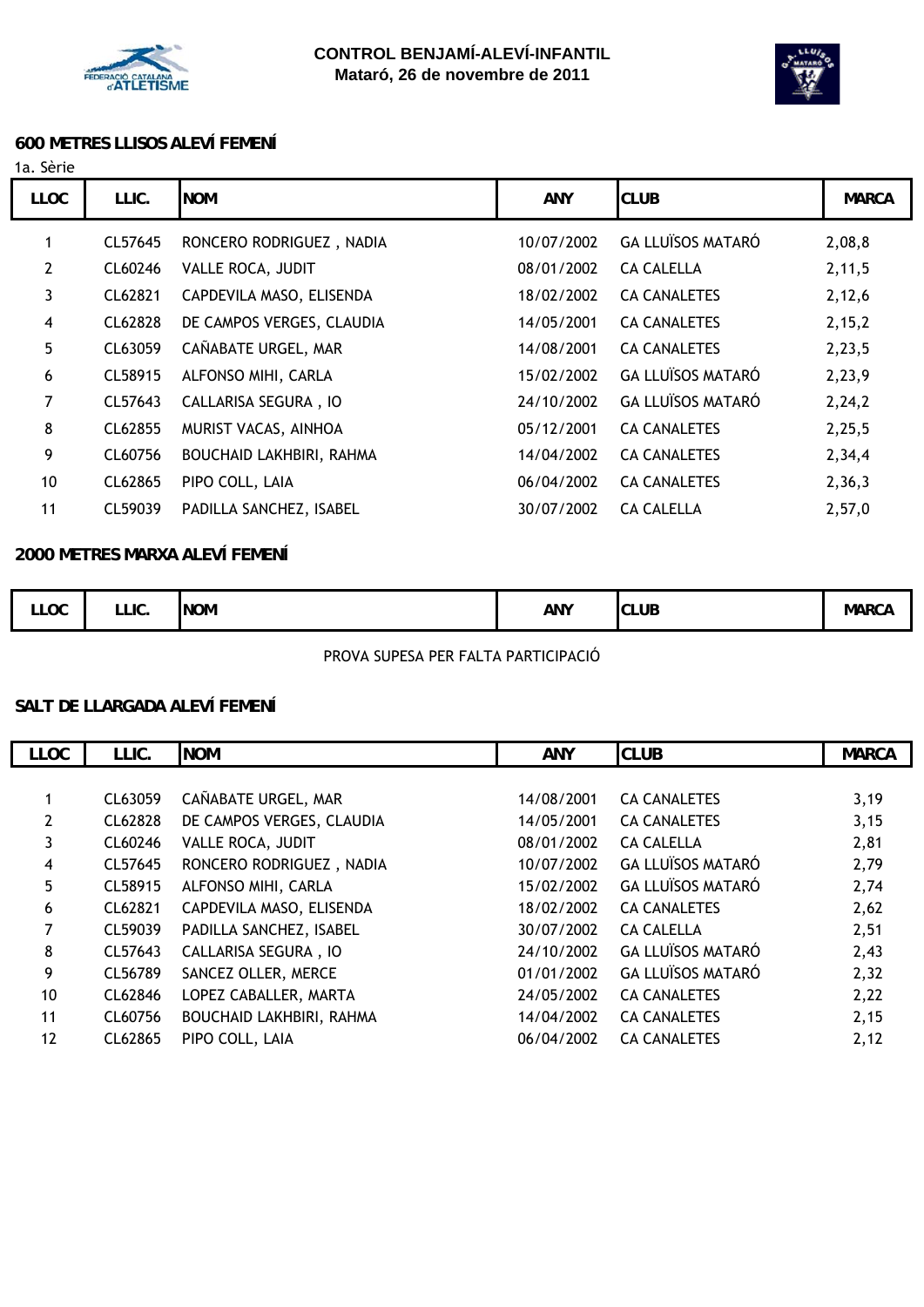



#### **LLANÇAMENT DE PILOTA ALEVÍ FEMENÍ**

| <b>LLOC</b>           | LLIC.   | <b>NOM</b>                | <b>ANY</b> | <b>CLUB</b>              | <b>MARCA</b> |
|-----------------------|---------|---------------------------|------------|--------------------------|--------------|
|                       |         |                           |            |                          |              |
|                       | CL60246 | VALLE ROCA, JUDIT         | 08/01/2002 | <b>CA CALELLA</b>        | 16,77        |
| $\mathbf{2}^{\prime}$ | CL57645 | RONCERO RODRIGUEZ, NADIA  | 10/07/2002 | <b>GA LLUÏSOS MATARÓ</b> | 16, 52       |
| 3                     | CL62828 | DE CAMPOS VERGES, CLAUDIA | 14/05/2001 | <b>CA CANALETES</b>      | 14,92        |
| 4                     | CL62855 | MURIST VACAS, AINHOA      | 05/12/2001 | <b>CA CANALETES</b>      | 10,95        |
| 5 <sup>5</sup>        | CL57643 | CALLARISA SEGURA, IO      | 24/10/2002 | <b>GA LLUÏSOS MATARÓ</b> | 10,62        |
| 6                     | CL62821 | CAPDEVILA MASO, ELISENDA  | 18/02/2002 | <b>CA CANALETES</b>      | 9,82         |
| $\overline{7}$        | CL58915 | ALFONSO MIHI, CARLA       | 15/02/2002 | <b>GA LLUÏSOS MATARÓ</b> | 8,06         |
| 8                     | CL57689 | SANCHEZS OLLER, MERCE     | 01/01/2002 | <b>GA LLUÏSOS MATARÓ</b> | 8,00         |
| 9                     | CL59039 | PADILLA SANCHEZ, ISABEL   | 30/07/2002 | <b>CA CALELLA</b>        | 7,98         |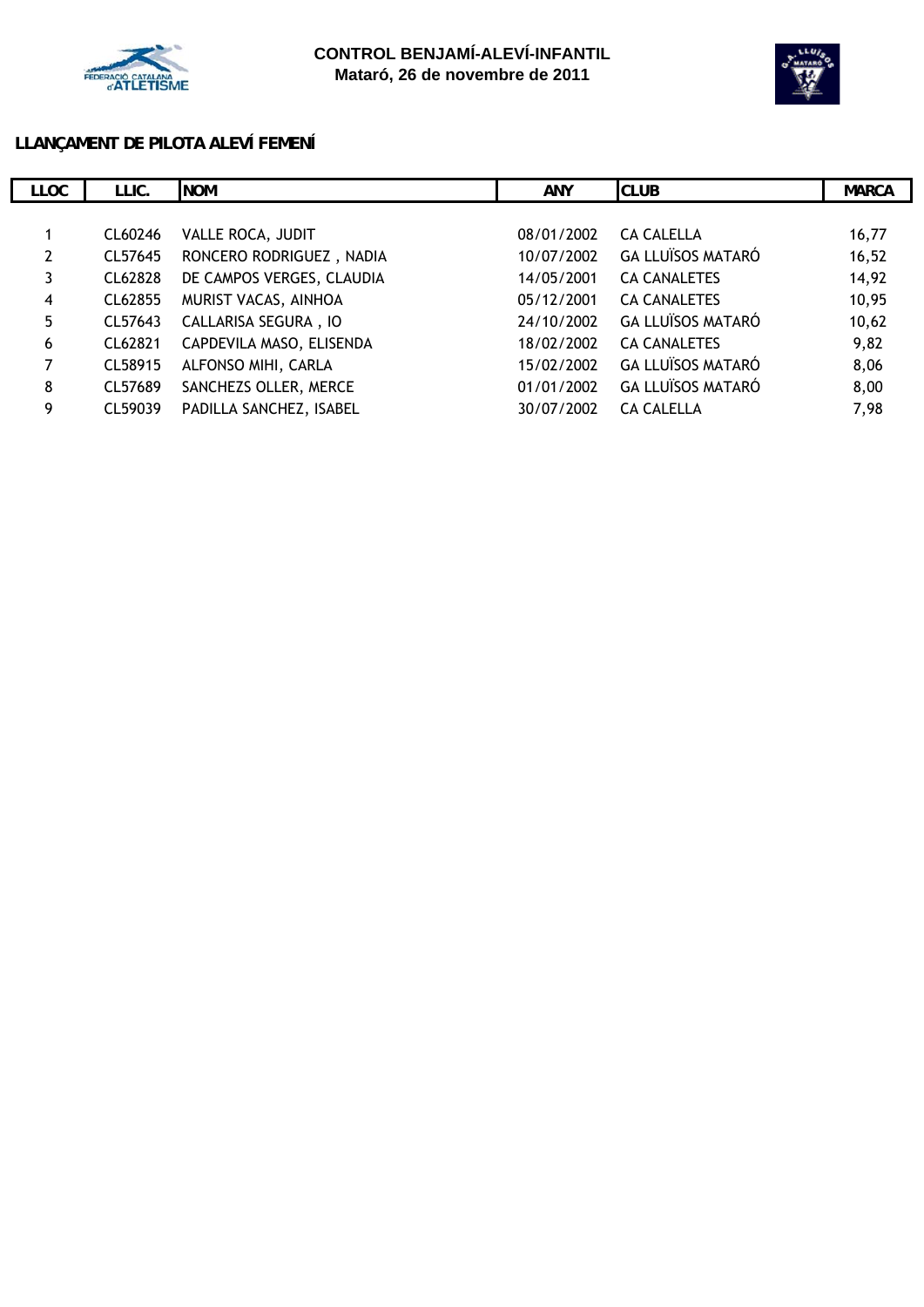



## **1000 METRES LLISOS BENJAMÍ MASCULÍ**

| <b>LLOC</b>    | LLIC.   | <b>NOM</b>                  | <b>ANY</b> | <b>CLUB</b>              | <b>MARCA</b> |
|----------------|---------|-----------------------------|------------|--------------------------|--------------|
| 1              | CL61219 | TOMAS HOMAR, ARNAU          | 15/02/2003 | <b>CA CANALETES</b>      | 4,23,6       |
| $\overline{2}$ | CL62860 | NOVARO CUSTODIO, MARIO      | 25/06/2004 | <b>CA CANALETES</b>      | 4,29,7       |
| 3              | CL62845 | LLINAS AYORA, GUIFRE        | 14/01/2003 | <b>CA CANALETES</b>      | 4,30,9       |
| $\overline{4}$ | CL63291 | <b>BATALLA FERRES, ABEL</b> | 13/01/2003 | <b>CA CANALETES</b>      | 4,31,2       |
| 5              | CL62858 | NDIAYE MATHEU, ISMAEL       | 16/05/2004 | <b>CA CANALETES</b>      | 4,45,8       |
| 6              | CL63325 | GIL BONE, POL               | 25/12/2004 | <b>GA LLUÏSOS MATARÓ</b> | 5,07,3       |
| 7              | cl63355 | MONTERDE LOPEZ, OSCAR       | 01/01/2003 | <b>GA LLUÏSOS MATARÓ</b> | 5,11,5       |
| 8              | CL60803 | SEGURA PESUDO, YABSERA      | 13/03/2003 | <b>CA CANALETES</b>      | 5,18,5       |
| 9              | CL65453 | GUIL, RAUL                  | 01/01/2004 | <b>GA LLUÏSOS MATARÓ</b> | 5,48,9       |

#### **1000 METRES MARXA BENJAMÍ MASCULÍ**

| <b>LLOC</b>   | LLIC.   | <b>NOM</b>                   | <b>ANY</b> | <b>CLUB</b>         | <b>MARCA</b> |
|---------------|---------|------------------------------|------------|---------------------|--------------|
|               | CL61219 | TOMAS HOMAR, ARNAU           | 15/02/2003 | <b>CA CANALETES</b> | 6,45,3       |
| $\mathcal{P}$ | CL60803 | SEGURA PESUDO, YABSERA       | 13/03/2003 | <b>CA CANALETES</b> | 7,09,7       |
| 3             | CL63291 | <b>BATALLA FERRES, ABEL</b>  | 13/01/2003 | <b>CA CANALETES</b> | 7,28,3       |
| 4             | CL61911 | <b>BATISTE RAMON, TARIKU</b> | 26/12/2004 | AA CATALUNYA        | 7, 55, 3     |
| 5             | CL62845 | LLINAS AYORA, GUIFRE         | 14/01/2003 | <b>CA CANALETES</b> | 8, 32, 1     |

# **SALT D'ALÇADA BENJAMÍ MASCULÍ**

| <b>LLOC</b>    | LLIC.   | <b>NOM</b>                  | <b>ANY</b> | <b>CLUB</b>              | <b>MARCA</b> |
|----------------|---------|-----------------------------|------------|--------------------------|--------------|
| 1              | CL61219 | TOMAS HOMAR, ARNAU          | 15/02/2003 | <b>CA CANALETES</b>      | 0,9          |
| $\overline{2}$ | CL61253 | <b>JURADO AMBROS, ROC</b>   | 09/04/2003 | CA LAIETÃ NIA            | 0,9          |
| 3              | CL60803 | SEGURA PESUDO, YABSERA      | 13/03/2003 | <b>CA CANALETES</b>      | 0,85         |
| $\overline{4}$ | CL61746 | <b>MARIMON CASAS, SERGI</b> | 10/01/2003 | CA LAIETÃ NIA            | 0,85         |
|                | CL62858 | NDIAYE MATHEU, ISMAEL       | 16/05/2004 | <b>CA CANALETES</b>      | <b>NULS</b>  |
|                | CL62845 | LLINAS AYORA, GUIFRE        | 14/01/2003 | <b>CA CANALETES</b>      | <b>NULS</b>  |
|                | CL62860 | NOVARO CUSTODIO, MARIO      | 25/06/2004 | <b>CA CANALETES</b>      | <b>NULS</b>  |
|                | CL63291 | <b>BATALLA FERRES, ABEL</b> | 13/01/2003 | <b>CA CANALETES</b>      | <b>NULS</b>  |
|                | CL63327 | <b>GIL PAJUELO, RAUL</b>    | 22/11/2004 | <b>GA LLUÏSOS MATARÓ</b> | <b>NULS</b>  |
|                | CL63325 | GIL BONE, POL               | 25/12/2004 | <b>GA LLUÏSOS MATARÓ</b> | <b>NULS</b>  |
|                | CL63326 | MONTERDE LOPEZ, ALEJANDRO   | 18/08/2000 | <b>GA LLUÏSOS MATARÓ</b> | <b>NULS</b>  |